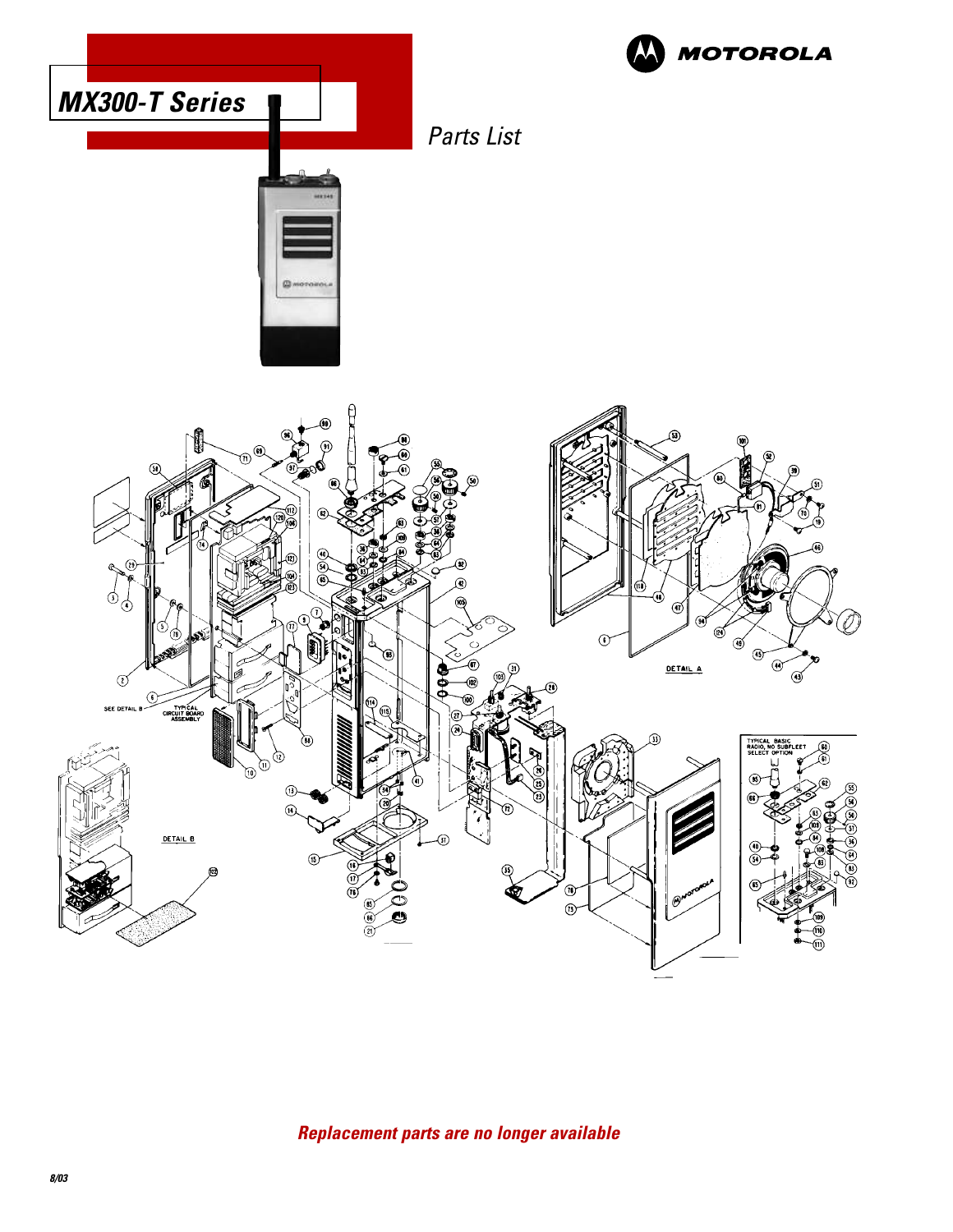

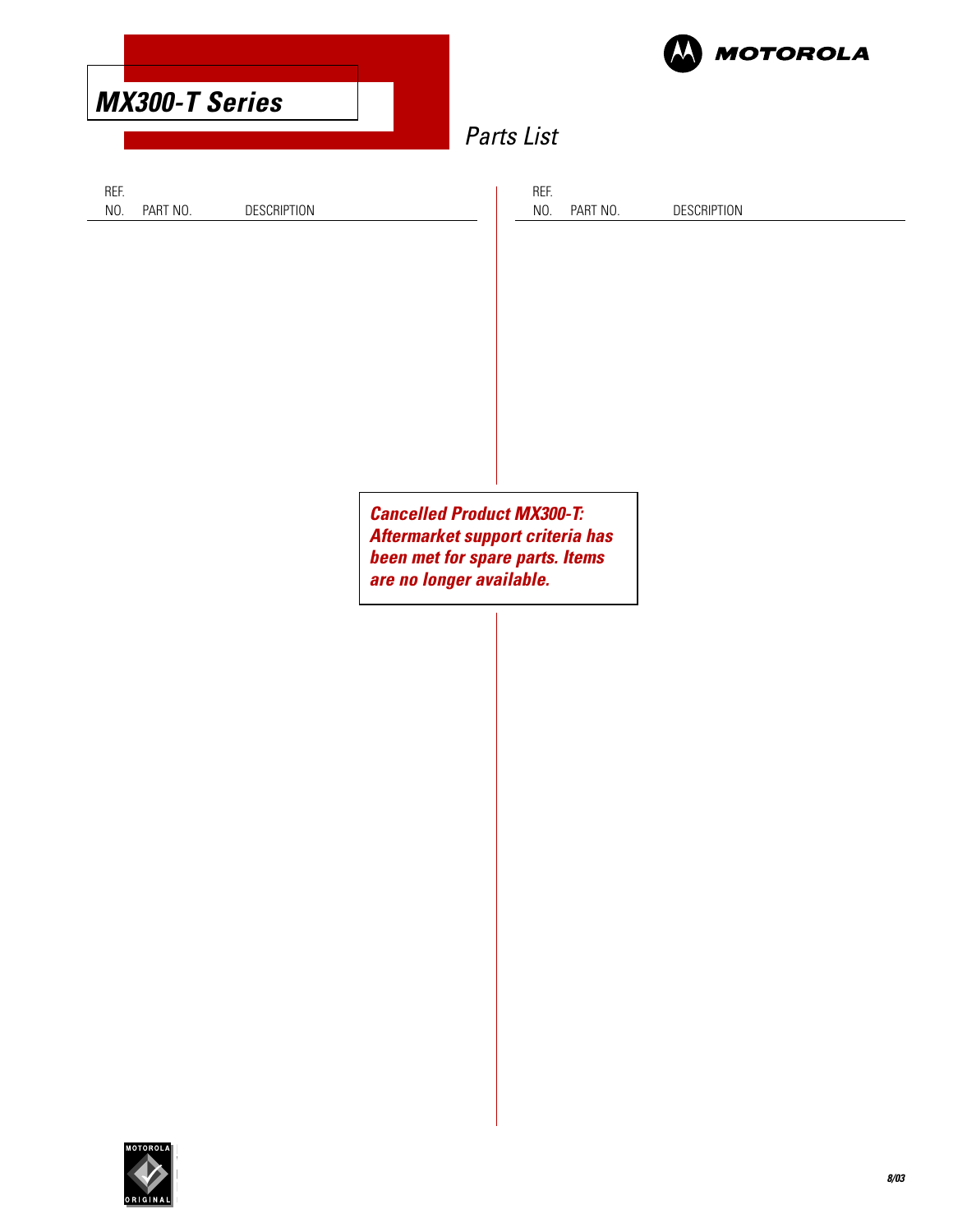



# **Portable** Accessories

# **Chargers**

#### **Single Unit Chargers**

When the battery is fully charged, the charger automatically resets to a trickle charge rate. Rapid charge batteries must be charged in the rapid charge rate.

**NLN8858A** Single Unit, 1 Hour, Rapid Charger, 117 Volts



#### **Battery Maintenance System<sup>plus</sup> (BMS<sup>***i***</sup>**

Using interchangeable battery adapters (sold separately), the BMS<sup>plus</sup> is capable of charging and discharging, analyzing, conditioning and cycle test on batteries; tracking battery voltage and capacity (mAh).

The BMSplus offers a 3 year warranty. Its easy-to-use design supports hundreds of 2-way, cellular, and camcorder batteries with printer port\* (Serial-RS-232C port – uses female 9-pin to male 25-pin cable).



WPLN4079BR

**WPLN4079BR** Six-Station, 110V AC, 50/60 Hz **WPLN4080BR** Six-Station, 230V AC, 50/60 Hz **NDN4005B** Three-Station, 110V AC, 50/60 Hz **NDN4006B** Three-Station, 230V AC, 50/60 Hz

# **BMSplus Adapter**

**TDN9445A** Standard Adapter, MX300

#### **Optional Adapters**

**\*\*TDN9432A** Adapter, Universal Alligator Clip Lead **\*\*TDN9527A** Adapter, Universal Dip Switch

\*Compatible with the STAR Micronics SP200 series printers, available from any STAR Micronics distributor, and other printers with STAR emulation.

\*\*Universal adapters available as an option to accommodate all radio types.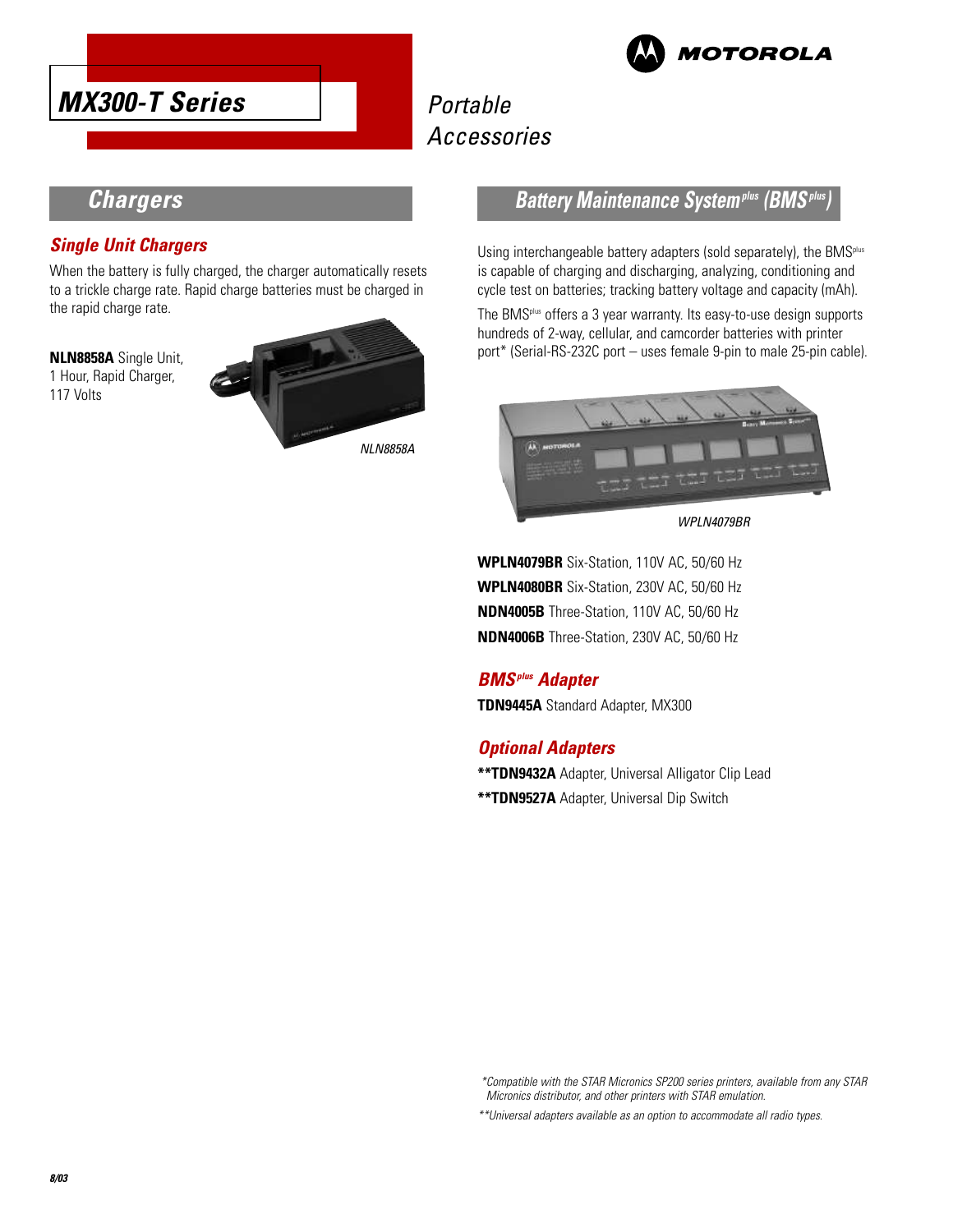

# **MX300-T Series**

# Portable Accessories

# **Battery Optimizing System II (BOS II)**



WPLN4124AR

No other battery analyzer matches the speed, accuracy, and versatility of the Battery Optimizing System II. Ideal for large fleet, public safety, and all other users who rely on their battery performance. Now with increased power, more sophisticated programming options, and easier to use navigation paths, optimizing your batteries was never easier. Key features include:

- 
- Support for NiCd, NiMH, Li-ion, and SLA batteries
- 100 watt power supply and programmable from 100 mAH to 4 amps per station
- Interchangeable adapters accomodate all major brands
- Includes a variety of user programs and allows for customizable programming
- Proprietary recondition cycle restores NiCd and NiMH batteries
- Increased processing power and testing resolution including a three minute Quicktest that measures the batteries State of Health (SoH)
- Printer output for reports and labels
- Three year warranty

**WPLN4124AR** BOS II, Four-Station, 100-240V AC (US line cord) **WPLN4125AR** BOS II, Four-Station, 100-240V AC (UK/Euro line cords)

#### **BOS II Adapters**

**RL-71181** Standard Adapter, MX300-T, 500-700 mAh **RL-71182** Standard Adapter, MX300-T, 1100-1400 mAh **RL-71183** Standard Adapter, MX300-T, 2000-2800 mAh

#### **Optional Adapters**

**RL-70115** Adapter, Universal; services Li-ion **RL-70110** Adapter, Universal; service NiCd and NiMH

# **Audio Accessories**

#### **Headsets**

The noise cancelling type headsets all but eliminate outside

interference in high noise environments. The earpiece headset rests lightly, but firmly on the ear and eliminates need for a headband.

**NMN6065A** Noise Cancelling Headset Microphone with Cup Microphone (requires cable adapter)



**NMN6064A** Noise Cancelling Headset

Microphone with Boom Microphone (requires cable adapter) **NKN6207A** Cable Adapter



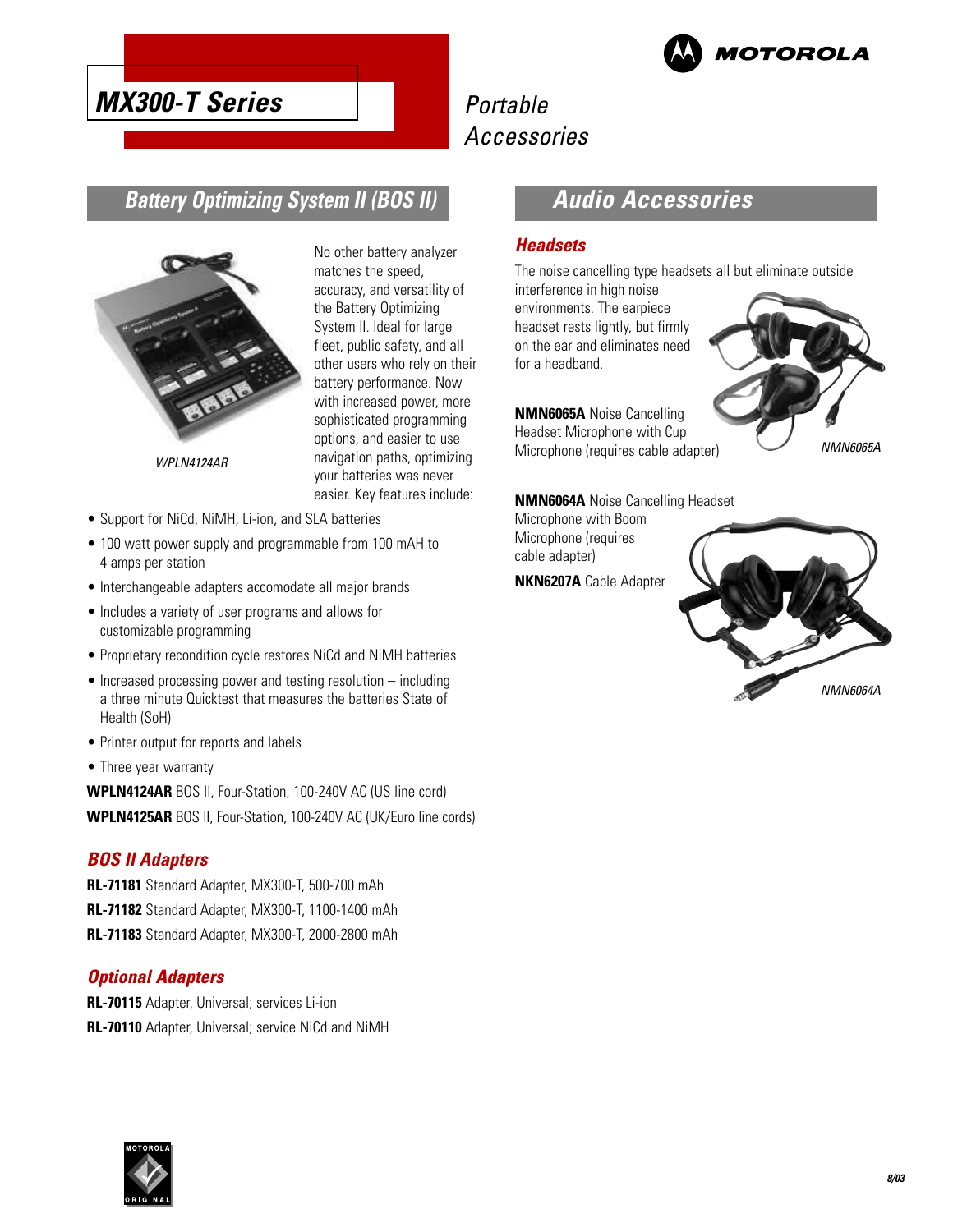



# Portable Accessories

# **Audio Accessories**

**5005178K01** Earpiece without volume control

#### **Remote Speaker/Microphone**



Remote speaker/microphone allows user to talk and listen without removing radio from belt or carrying case. Ideal in high noise level areas. Straight and coil cord remote units have back clip for attachment to upper garment. Wired earpiece available for all models.

**NMN6070B** Remote Speaker Microphone Straight Cord with Clip Back

**NMN6071B** Remote Speaker Microphone Coil Cord with Clip Back



NMN6071B

Black leather epaulet straps secure

# **Epaulet Strap**

RLN4294A



RLN4295A

# remote speaker microphones to epaulet of shirts or jackets and attach around cord. **RLN4294A** Epaulet Strap, Velcro

**RLN4295A** Epaulet Strap, Small Clip

# **Carrying Accessories**

#### **Carrying Cases**

Standard black leather carrying cases with snap-on/off perforated full covers provide protection, yet permit clear audio. Swivel carrying cases attach to belt loop attachment by inverting radio. Radio swings freely on belt loop attachment, adjusting to body movements.



#### **Standard**

**1505333D07** Carrying Case with Belt Loop for Light and Medium Battery Capacity

**1505333D10** Carrying Case with Belt Loop for High and Ultra High Battery Capacity



1505333D10

# **Carry Holders**

**NLN8861B** Radio Holder, Belt Loop **NLN8862B** Radio Holder, Swivel, MX360 Series. Belt loop not included.

NLN8862B